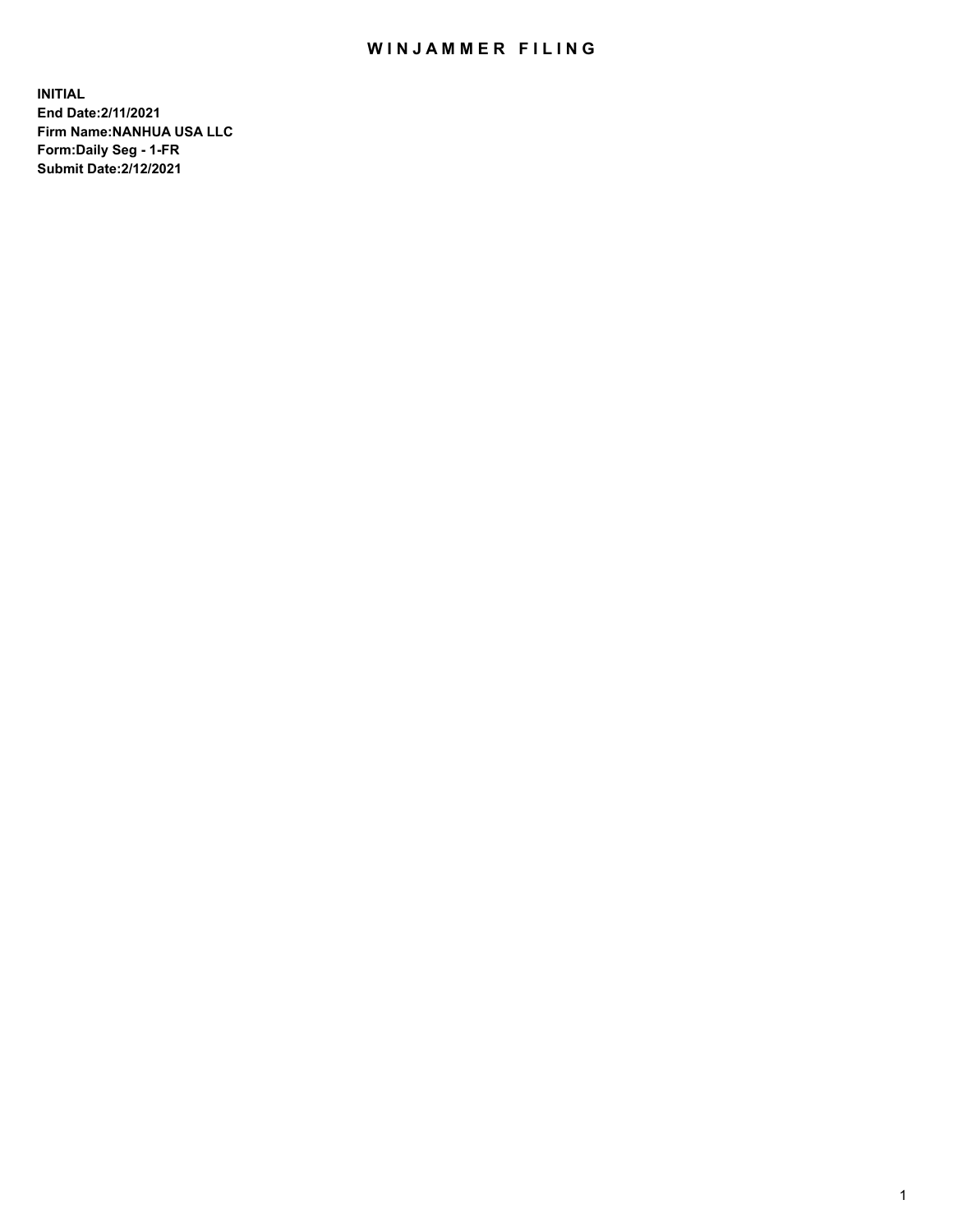## **INITIAL End Date:2/11/2021 Firm Name:NANHUA USA LLC Form:Daily Seg - 1-FR Submit Date:2/12/2021 Daily Segregation - Cover Page**

Name of Company **NANHUA USA LLC** [0010] Contact Name **Kimberley Vercoe** [0040] Contact Phone Number **+1 (312) 526-3930** [0060] Contact Email Address **Kimberley.Vercoe@nanhua-usa. com** [0065] FCM's Customer Segregated Funds Residual Interest Target (choose one): a. Minimum dollar amount: ; or **3,500,000** [8930] b. Minimum percentage of customer segregated funds required:% ; or **0** [8940] c. Dollar amount range between:and; or **0** [8950] **0** [8951] d. Percentage range of customer segregated funds required between:% and%. **0** [8960] **0** [8961] FCM's Customer Secured Amount Funds Residual Interest Target (choose one): a. Minimum dollar amount: ; or **100,000** [8970] b. Minimum percentage of customer secured funds required:% ; or **0** [8980] c. Dollar amount range between:and; or **0** [8990] **0** [8991] d. Percentage range of customer secured funds required between:% and%. **0** [9000] **0** [9001] FCM's Cleared Swaps Customer Collateral Residual Interest Target (choose one): a. Minimum dollar amount: ; or **0** [9010] b. Minimum percentage of cleared swaps customer collateral required:% ; or **0** [9020] c. Dollar amount range between:and; or **0** [9030] **0** [9031]

d. Percentage range of cleared swaps customer collateral required between:% and%. **0** [9040] **0** [9041]

Attach supporting documents

| c. Dollar amount range between: and; or                                        | 0 [8950] 0 [8951  |
|--------------------------------------------------------------------------------|-------------------|
| d. Percentage range of customer segregated funds required between: % and %.    | 0 [8960] 0 [8961  |
| FCM's Customer Secured Amount Funds Residual Interest Target (choose one):     |                   |
| a. Minimum dollar amount: ; or                                                 | 100,000 [8970]    |
| b. Minimum percentage of customer secured funds required: % ; or               | $0$ [8980]        |
| c. Dollar amount range between: and; or                                        | 0 [8990] 0 [8991  |
| d. Percentage range of customer secured funds required between: % and %.       | 0 [9000] 0 [9001  |
| FCM's Cleared Swaps Customer Collateral Residual Interest Target (choose one): |                   |
| a. Minimum dollar amount: ; or                                                 | $0$ [9010]        |
| b. Minimum percentage of cleared swaps customer collateral required:% ; or     | $0$ [9020]        |
| c. Dollar amount range between: and; or                                        | 0 [9030] 0 [9031] |

2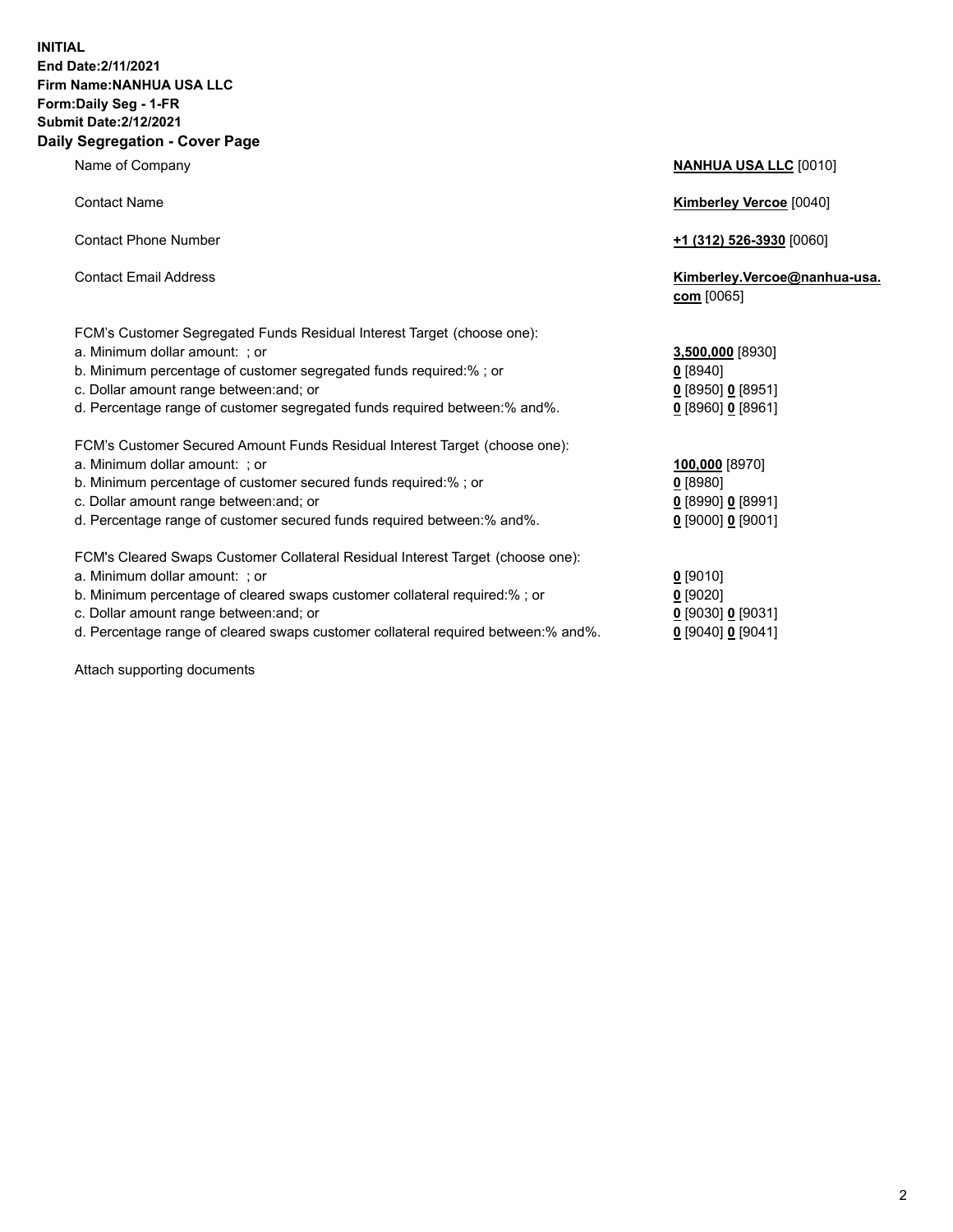## **INITIAL End Date:2/11/2021 Firm Name:NANHUA USA LLC Form:Daily Seg - 1-FR Submit Date:2/12/2021 Daily Segregation - Secured Amounts**

|     | Foreign Futures and Foreign Options Secured Amounts                                         |                          |
|-----|---------------------------------------------------------------------------------------------|--------------------------|
|     | Amount required to be set aside pursuant to law, rule or regulation of a foreign            | $0$ [5605]               |
|     | government or a rule of a self-regulatory organization authorized thereunder                |                          |
| 1.  | Net ledger balance - Foreign Futures and Foreign Option Trading - All Customers             |                          |
|     | A. Cash                                                                                     | 66,532 [5615]            |
|     | B. Securities (at market)                                                                   | $0$ [5617]               |
| 2.  | Net unrealized profit (loss) in open futures contracts traded on a foreign board of trade   | $0$ [5625]               |
| 3.  | Exchange traded options                                                                     |                          |
|     | A. Market value of open option contracts purchased on a foreign board of trade              | $Q$ [5635]               |
|     | B. Market value of open contracts granted (sold) on a foreign board of trade                | $0$ [5637]               |
| 4.  | Net equity (deficit) (add lines 1. 2. and 3.)                                               | 66,532 [5645]            |
| 5.  | Account liquidating to a deficit and account with a debit balances - gross amount           | $0$ [5651]               |
|     | Less: amount offset by customer owned securities                                            | 0 [5652] 0 [5654]        |
| 6   | Amount required to be set aside as the secured amount - Net Liquidating Equity              | 66,532 [5655]            |
|     | Method (add lines 4 and 5)                                                                  |                          |
| 7.  | Greater of amount required to be set aside pursuant to foreign jurisdiction (above) or line | 66,532 [5660]            |
|     | 6.                                                                                          |                          |
|     | FUNDS DEPOSITED IN SEPARATE REGULATION 30.7 ACCOUNTS                                        |                          |
| 1.  | Cash in Banks                                                                               |                          |
|     | A. Banks located in the United States                                                       | 417,939 [5700]           |
|     | B. Other banks qualified under Regulation 30.7                                              | 0 [5720] 417,939 [5730]  |
| 2.  | Securities                                                                                  |                          |
|     | A. In safekeeping with banks located in the United States                                   | $0$ [5740]               |
|     | B. In safekeeping with other banks qualified under Regulation 30.7                          | 0 [5760] 0 [5770]        |
| 3.  | Equities with registered futures commission merchants                                       |                          |
|     | A. Cash                                                                                     | $0$ [5780]               |
|     | <b>B.</b> Securities                                                                        | $0$ [5790]               |
|     | C. Unrealized gain (loss) on open futures contracts                                         | $0$ [5800]               |
|     | D. Value of long option contracts                                                           | $0$ [5810]               |
| 4.  | E. Value of short option contracts                                                          | 0 [5815] 0 [5820]        |
|     | Amounts held by clearing organizations of foreign boards of trade<br>A. Cash                |                          |
|     | <b>B.</b> Securities                                                                        | $0$ [5840]               |
|     | C. Amount due to (from) clearing organization - daily variation                             | $0$ [5850]<br>$0$ [5860] |
|     | D. Value of long option contracts                                                           | $0$ [5870]               |
|     | E. Value of short option contracts                                                          | 0 [5875] 0 [5880]        |
| 5.  | Amounts held by member of foreign boards of trade                                           |                          |
|     | A. Cash                                                                                     | $0$ [5900]               |
|     | <b>B.</b> Securities                                                                        | 0[5910]                  |
|     | C. Unrealized gain (loss) on open futures contracts                                         | $0$ [5920]               |
|     | D. Value of long option contracts                                                           | $0$ [5930]               |
|     | E. Value of short option contracts                                                          | $0$ [5935] 0 [5940]      |
| 6.  | Amounts with other depositories designated by a foreign board of trade                      | $0$ [5960]               |
| 7.  | Segregated funds on hand                                                                    | $0$ [5965]               |
| 8.  | Total funds in separate section 30.7 accounts                                               | 417,939 [5970]           |
| 9.  | Excess (deficiency) Set Aside for Secured Amount (subtract line 7 Secured Statement         | 351,407 [5680]           |
|     | Page 1 from Line 8)                                                                         |                          |
| 10. | Management Target Amount for Excess funds in separate section 30.7 accounts                 | 100,000 [5980]           |
| 11. | Excess (deficiency) funds in separate 30.7 accounts over (under) Management Target          | 251,407 [5985]           |
|     |                                                                                             |                          |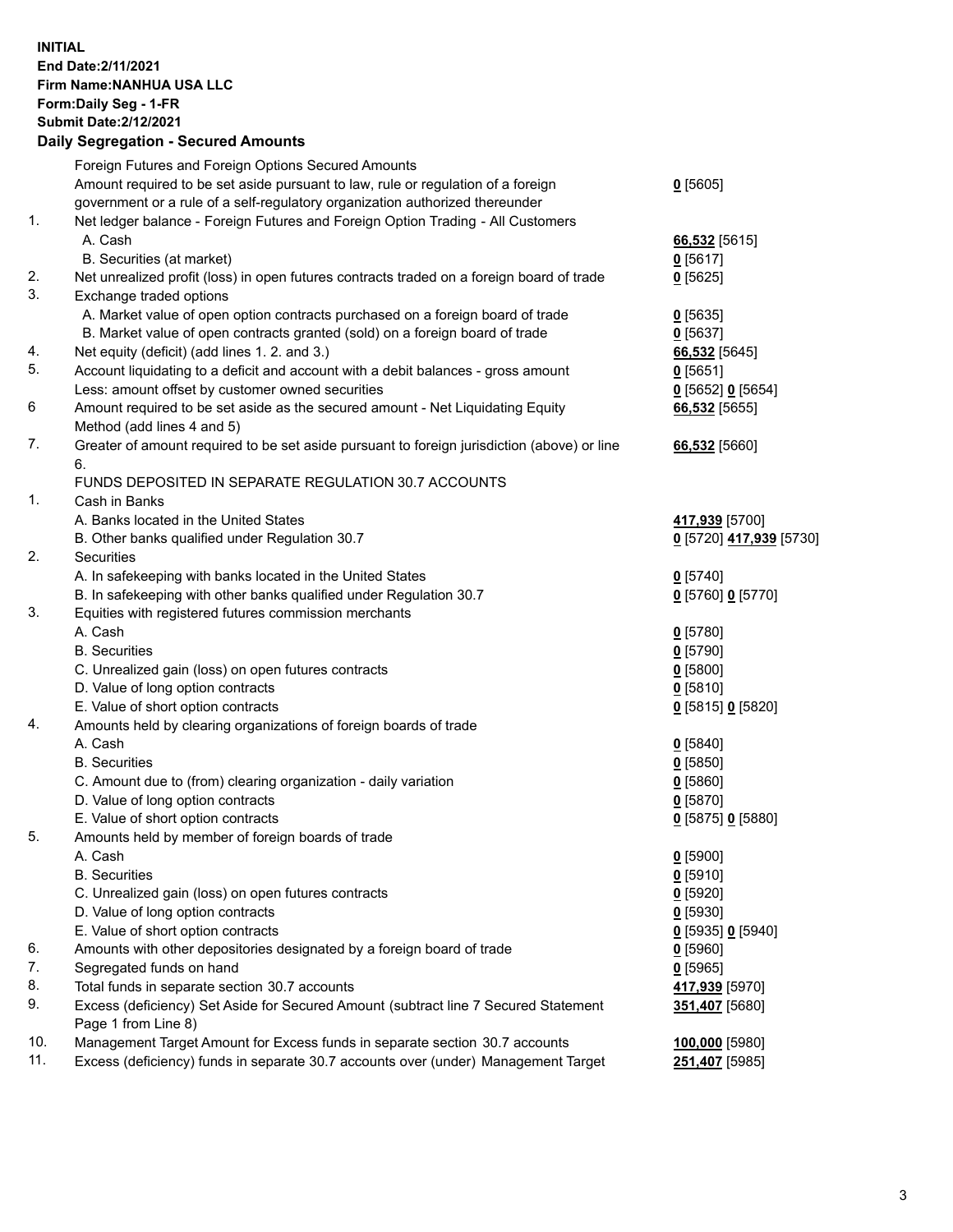**INITIAL End Date:2/11/2021 Firm Name:NANHUA USA LLC Form:Daily Seg - 1-FR Submit Date:2/12/2021 Daily Segregation - Segregation Statement** SEGREGATION REQUIREMENTS (Section 4d(2) of the CEAct) 1. Net ledger balance A. Cash **87,224,695** [5000] B. Securities (at market) **0** [5010] 2. Net unrealized profit (loss) in open futures contracts traded on a contract market **11,280,684** [5020] 3. Exchange traded options A. Market value of open option contracts purchased on a contract market **1,865,847** [5030] B. Market value of open option contracts granted (sold) on a contract market **-572,040** [5040] 4. Net Equity (deficit) (add lines 1, 2, and 3) **99,799,186** [5050] 5. Accounts liquidating to a deficit and accounts with debit balances - gross amount **0** [5060] Less: amount offset by customer owned securities **0** [5070] **0** [5080] 6. Amount required to be segregated (add lines 4 and 5) **99,799,186** [5090] FUNDS IN SEGREGATED ACCOUNTS 7. Deposited in segregated funds bank accounts A. Cash **23,186,568** [5100] B. Securities representing investment of customers' funds (at market) **0** [5110] C. Securities held for particular customers or option customers in lieu of cash (at market) **0** [5120] 8. Margins on deposit with derivatives clearing organizations of contract markets A. Cash **85,338,542** [5130] B. Securities representing investment of customers' funds (at market) **0** [5140] C. Securities held for particular customers or option customers in lieu of cash (at market) **0** [5150] 9. Net settlement from (to) derivatives clearing organizations of contract markets **973,155** [5160] 10. Exchange traded options A. Value of open long option contracts **1,865,847** [5170] B. Value of open short option contracts **-572,040** [5180] 11. Net equities with other FCMs A. Net liquidating equity **0** [5190] B. Securities representing investment of customers' funds (at market) **0** [5200] C. Securities held for particular customers or option customers in lieu of cash (at market) **0** [5210] 12. Segregated funds on hand **0** [5215] 13. Total amount in segregation (add lines 7 through 12) **110,792,072** [5220] 14. Excess (deficiency) funds in segregation (subtract line 6 from line 13) **10,992,886** [5230] 15. Management Target Amount for Excess funds in segregation **3,500,000** [5240] 16. Excess (deficiency) funds in segregation over (under) Management Target Amount Excess **7,492,886** [5250]